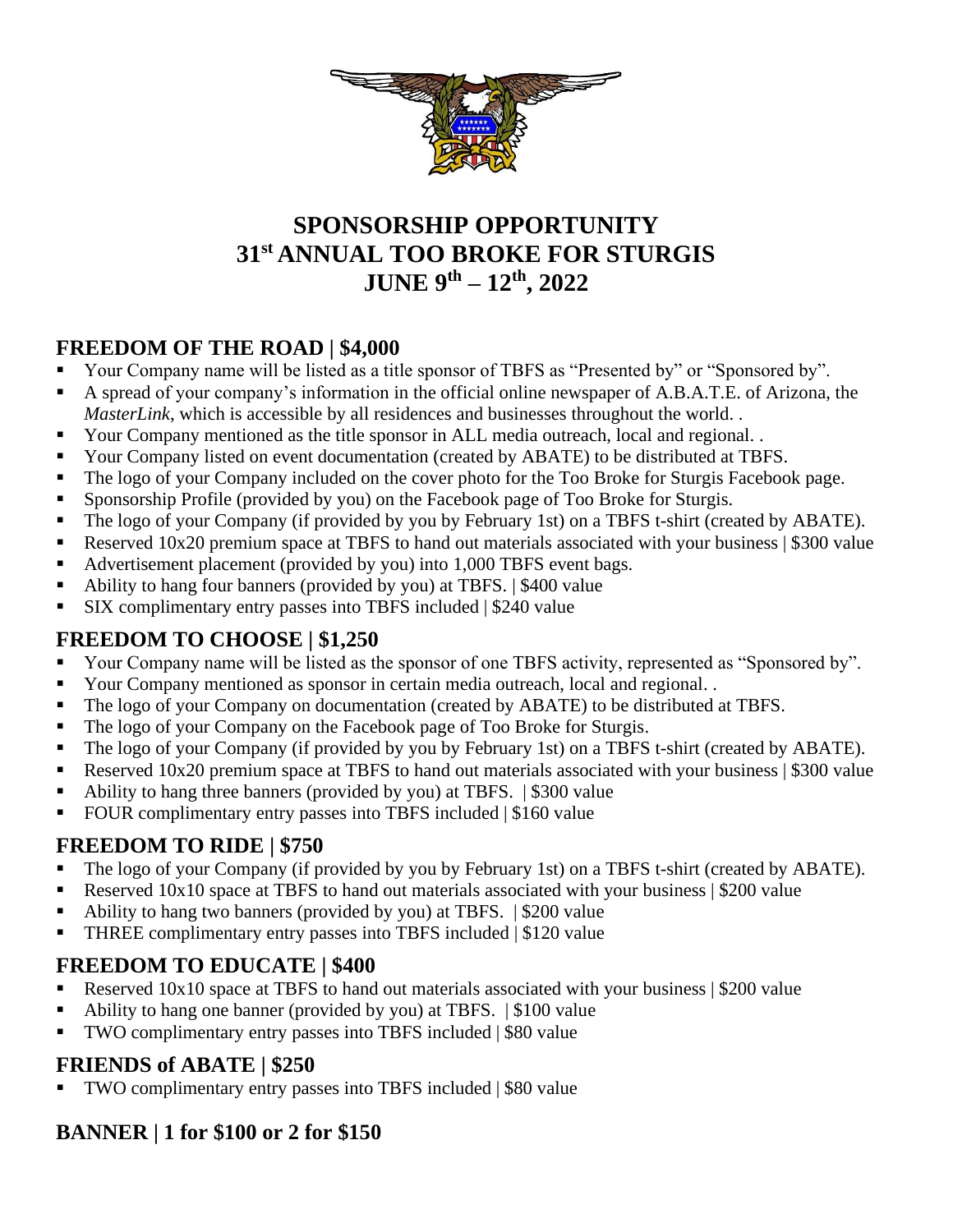#### **ALL SPONSORS WILL RECEIVE THE FOLLOWING, plus those above.**

- Advertisement placement (provided by you, by May 1, 2022) into TBFS event bags.
- Social media shout outs and promotions leading up to TBFS on [www.facebook.com/toobrokeforsturgis](http://www.facebook.com/toobrokeforsturgis) and [www.toobrokeforsturgis.com](http://www.toobrokeforsturgis.com/) and any of our various Chapters of A.B.A.T.E.
- Recognition in remarks at TBFS.